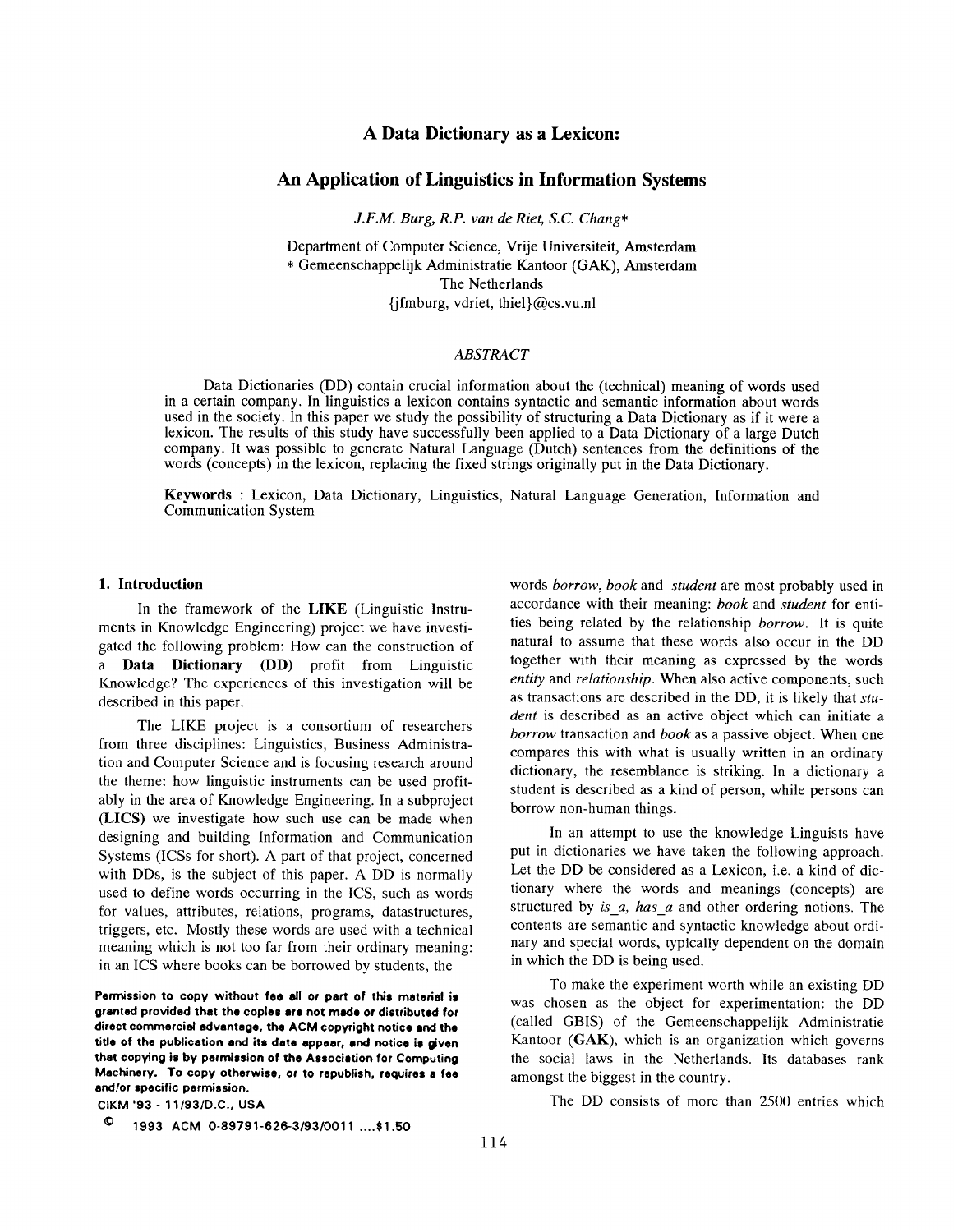are primarily being used to define in human-readable and understandable form, the meaning of the technical and non-technical words. These definitions consist of two parts: a formal one, which is a table of aspects of interest to the defined term, and a verbal one, which is a Natural Language sentence in which the term is defined using the aspects from the formal part.

The lexicon should have the same function as the current DD, i.e. it should be readable and understandable to humans. We have also, however, extended the DD with the capability to generate the verbal part of the definition automatically from the formal one. Originally this was not possible because the DD did not contain linguistic knowledge and secondly the formal part of the definition was not based on linguistic notions.

The main contribution of the research reported in this paper is, that we have investigated the structure of the Lexicon such, that on the one hand its contents can be extracted from an ordinary dictionary and on the other hand it is very easy to put technical words with their meanings and their relations to "ordinary" words and other technical words in it. In this way we made a Lexicon which can replace the current DD. In another project, which started recently, we investigate how the newly structured DD can be extended to be used in a tool which allows software-components to be reused.

In this paper we will describe the structure of the lexicon and we will show how it is used in GBIS. We structured the lexicon in a similar way to two other projects which were conducted in our group ([3] and [4]).

The paper first deals with Data Dictionaries in general and then shows some of the details of the DD in GAK. Next the requirements for the Lexicon will be studied. Then the structure of the Lexicon will be described, in particular the taxonomy chosen. Finally, we \how how the lexicon can be incorporated in GBIS, the effectiveness of which will be demonstrated by some examples. The paper ends with conclusions and remarks about the research we are carrying out as a follow-up.

#### 2. Traditional Data Dictionaries

A traditional DD contains definitions and descriptions of the primitive as well as user-defined data in the database it supports. In fact, it consists of a collection of meta-data, such as origins of data, data attributes, usage, location, format and relationships, i.e. data about the data produced, managed, exchanged and maintained in an organization [17]. This meta-data is used to maintain the constraints which are attached to the data from the database. The dictionary itself can also be considered as a database, because it is a repository of data and it is provided with software and procedures to crealc and maintain itself [21].

The traditional setting in which a Data Dictionary

System (DDS), the software that manages the DD, operates is a DataBase Management System (DBMS) environment. The DD is integrated or stand-alone, depending on the strength of the relation with the DBMS. A stand-alone DDS has its own maintenance and reporting programs, while an integrated one is implemented as an application of and consequently dependent on a database or DBMS [14], [1O]. The dictionary has the following functions in such a setting [20], [14]:

- the DD stores information about data and processes of interest to an organization.
- the DD describes the abstract conceptual structures from which the (or a possible) internal schema of the database can be derived.
- the DD serves as a common reference point for different users with varying views on the database.
- the DD plays an active role in the question and answer interface by locating semantic errors and providing help and explanation facilities.
- $\bullet$ by constraining the possible uses of the predications, the DD contributes to maintaining data integrity.
- $\bullet$ the use of a DD leads to a standardization of names, definitions and physical descriptions of the data elements used in programs.
- $\bullet$ the DD describes which data is kept in which files, databases or schemas, it describes access-paths, reports of such and which modules and subprograms are included in which programs.

Examples of existing traditional DDs are The Cu/ lmet Integrated Data Dictionary and the IBM DB/DC Data Dictionary [21], [14].

There is also a broader definition of a DD which says that a DD should store all the definitions of words used in a certain environment. An example is GBIS, the DD of GAK which stores definitions of words used in the social laws. This kind of data dictionary also contains NL-like sentences as strings. There is no knowledge about linguistic notions stored, there is just a field for the word itself, one for its description and other fields for the more technical information. This kind of DD is useful as a supporting tool in the software life cycle, because it achieves a certain degree of standardization in the usage of words.

GBIS is based on a term-defining method, the aspects-method, which consists of two parts: the Formal and the Verbal definition.

In the formal definition, the keywords, called aspects, are put in a framework (table). The verbal definition contains these aspects in the form of a Natural Language sentence (see Table 1).

There is an obvious problem: the same knowledge is represented in two different ways, which undoubtedly leads to inconsistent definitions, because there is no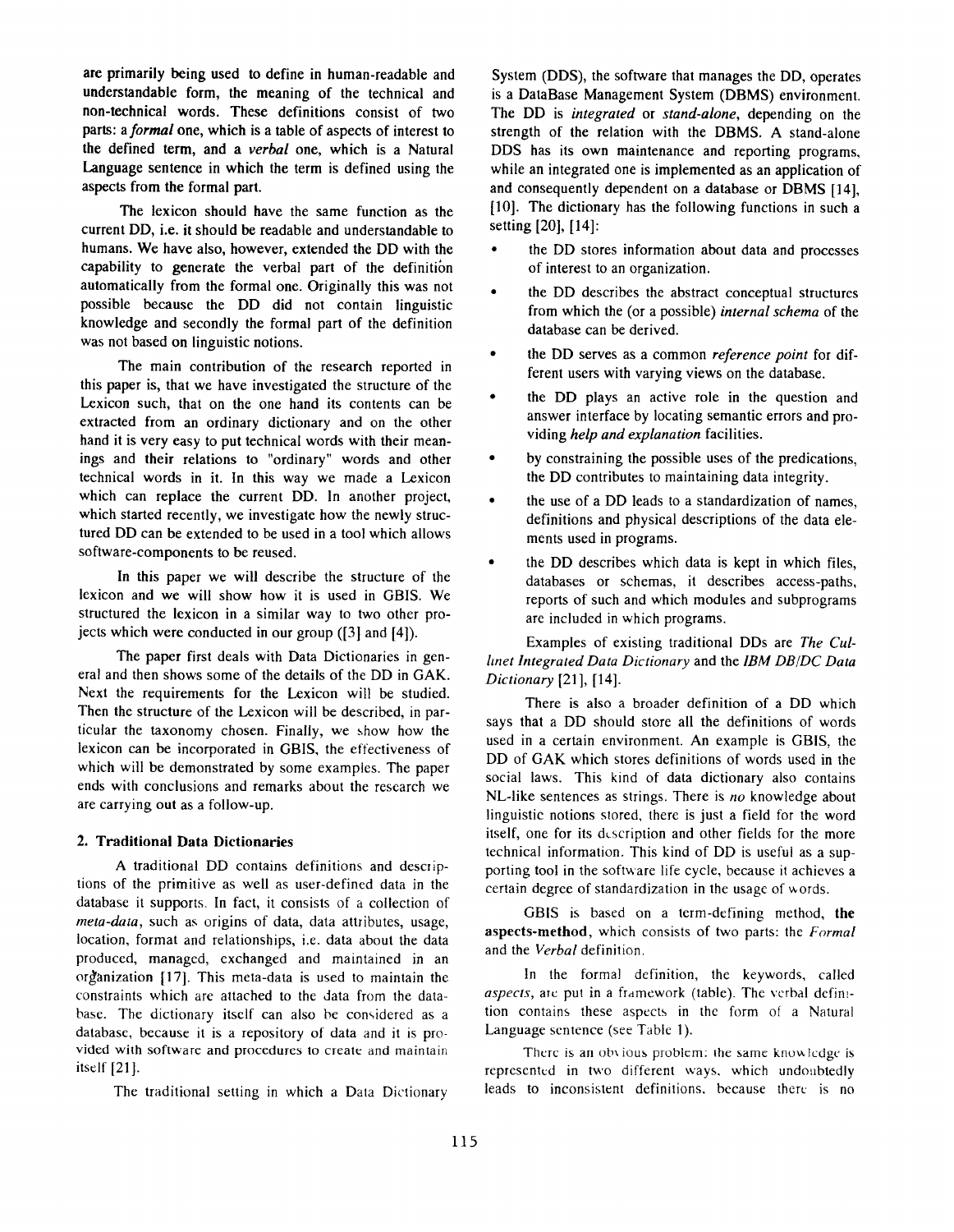automatic verification provided. And even when the two definitions are checked by hand, it is still a redundant way of storing information. By re-structuring the DD with linguistic knowledge and relations, this problem was tackled, because we were able to generate the verbal part automatically. Another advantage of our approach is the capability to check the input to the formal part for inconsistencies and other semantic errors, which was originally not possible. Our adjustments to the method will be explained in the next chapters.

| 1. Formal Definition                        |                |  |  |  |
|---------------------------------------------|----------------|--|--|--|
| Aspects                                     | Value          |  |  |  |
| Datum                                       | code           |  |  |  |
| <b>Property Datum</b>                       |                |  |  |  |
| <b>First Object</b>                         | person         |  |  |  |
| <b>Property Object</b>                      | male           |  |  |  |
| <b>Attribute Object</b>                     | nationality    |  |  |  |
| Property Attribute Object                   | current        |  |  |  |
| Second Object                               | administration |  |  |  |
| <b>Property Object</b>                      |                |  |  |  |
| Attribute Object                            |                |  |  |  |
| <b>Property Attribute Object</b>            |                |  |  |  |
| <b>First Role</b>                           | register       |  |  |  |
| <b>Property Role</b>                        |                |  |  |  |
| Third Object                                | GAK            |  |  |  |
| Property Object                             |                |  |  |  |
| Attribute Object                            | R&D-department |  |  |  |
| <b>Property Attribute Object</b>            |                |  |  |  |
| Second Role                                 | work at        |  |  |  |
| Property Role                               |                |  |  |  |
| 2. Verbal Definition                        |                |  |  |  |
| A code that represents the current          |                |  |  |  |
| nationality of a male person,               |                |  |  |  |
| who is registered by the administration,    |                |  |  |  |
| and who works at the R&D-department of GAK. |                |  |  |  |

Table 1. Complete GBIS-definition of the term: nationality-code

The way we see the DD is thus more **linguistically** oriented, such that the, extensive, knowledge from the field of linguistics can also be used in our own area, that of Information and Communication Systems (ICS'S). We use linguistic knowledge, because this kind of knowledge describes everyday life in Natural Language. It is this everyday life that is more and more affected by the further developments in lCS'S. We think that these developments and their effects are more controllable if we usc linguistic know ledge at an early stage.

### 3. Traditional Lexicons

The Lexicons which have been designed and developed primarily by linguistic researchers contain information about words and the relations between those words. Linguists have distinguished two kinds of information about words: syntactic and semantic information. The content of these two kinds of information is shown in Table 2.

| Kind of information | <b>Consists of</b>                                                              |
|---------------------|---------------------------------------------------------------------------------|
| <b>Syntactic</b>    | category,<br>stem.<br>gender,<br>irregular forms, etc.<br>of the concept        |
| <b>Semantic</b>     | inter-concept relations<br>essential characteristics<br>stereo-typical examples |

### Table 2. Distinction between syntactic and semantic knowledge

When we talk about semantic knowledge (or information) about words, we mean actually knowledge about concepts. There is a linguistic difference between a word and a concept. A word is syntactic. a concept semantic, i.e. a concept is the *meaning* of a word. Consequently a word can be ambiguous (book), in contrast with a concept (reading-book or to book). The consequence of this is that a lexicon stores word-concept links. Where there is an ambiguous word (i.e. homonym) there should be enough knowledge available in the lexicon about the corresponding concepts and about the concepts used in the context (e.g. the verb), to determine which concept is meant by this specific word. Example: in "The student borrowed a book.", the word book refers undoubtedly to the concept reading-book. In general, a lexicon contains words as well as concepts, and an n-m relation between them.

There are also a lot of different lexical semantic relations [11] possible between concepts (and words). For linguists, the most familiar relations are:

synonymy (promise and pledge)

homonymy ((river-) bank and (money-) bank)

antonymy (hot versus cold)

while computer-oriented scientists use mainly (for example [19]):

 $[10 \text{ v}onom$  (lion is a mammal)

 $kmd$  (penguin is a kind of bird)

cause (to send causes to go)

part (petal is part of flower)

sequence (Monday is always followed by Tuesday)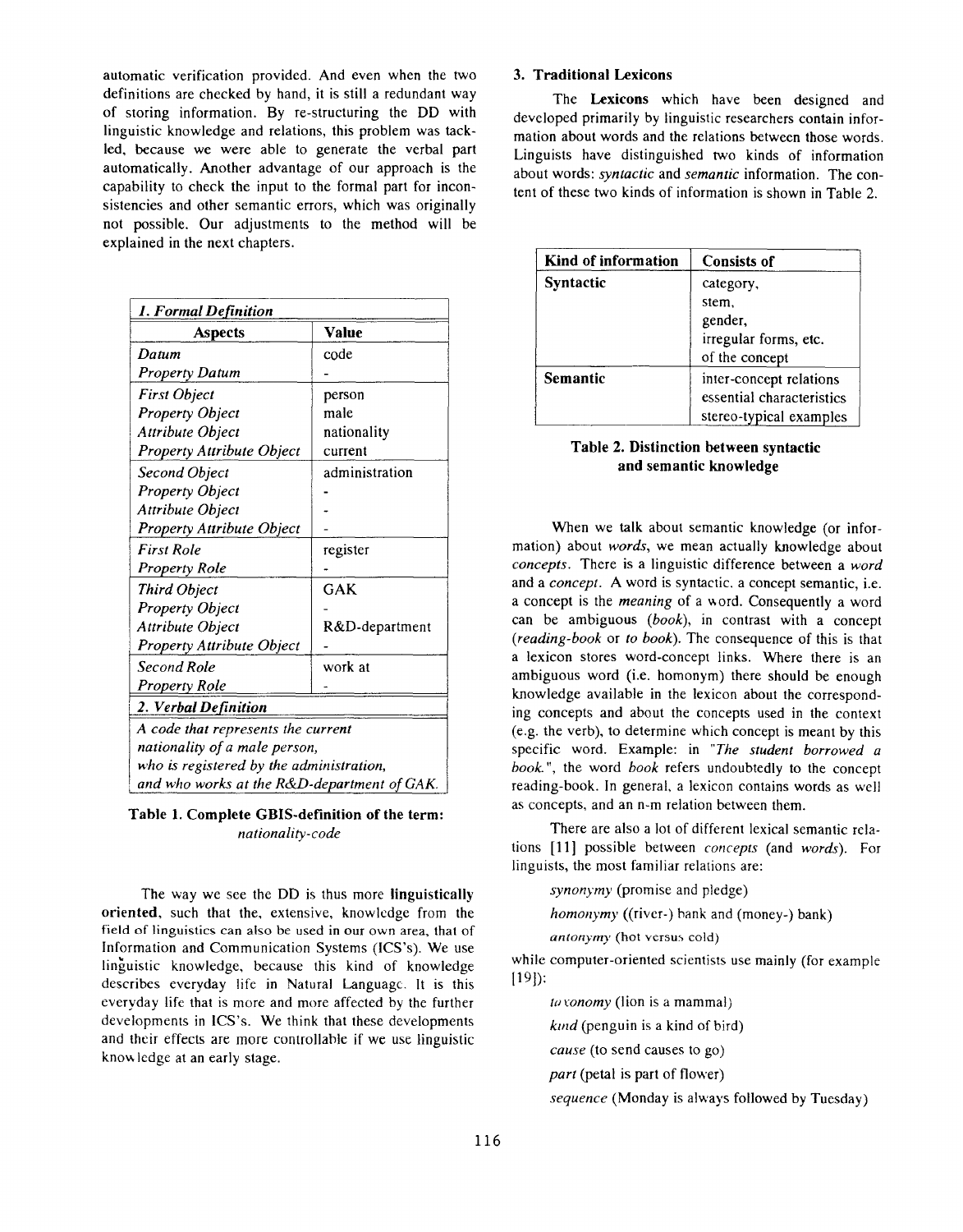Our objective is to use both kinds of relations.

The part of the lexicon which contains the semantic knowledge is often called Concept Lexicon ([20], [15], [7] and [4]) and its structure consists of three hierarchical levels, which are depicted in figure 1. The three levels are:

1. **Ontology** 

> At this level all basic (theoretical) notions of lexical semantic specification are introduced. Ontology concepts are the primitives of the specifications on the lower levels. In this sense the Ontology constitutes the top of a lattice. The root of the lattice differentiates into State of Aflairs (verbs), Objects (nouns) and Attributes (adjectives). These concepts are further differentiated as well, see [4], [7] and [9] for more details.

2. Common Sense

> The Common Sense contains general concepts defined in terms of Ontology primitives. The knowledge present at this level can be found in ordinary dictionaries.

3. Terminology

> This level contains domain specific concepts defined in terms of general concepts, augmented with knowledge that is specific for the domain. At this level the actual application of the Lexicon takes place.



Figure 1. Levels in the Concept Lexicon

Later on, we shall use these ideas in a slightl adjusted form in an Information System. The tradition lexicons are used for:

- parsing and generating Natural text/messages. Language
- translating one language into another.
- reasoning by means of the semantic information. A very useful example is exploring the inheritance

property of taxonomies, which will be discussed later.

Examples of these kinds of lexicons are described in [1] and [15].

### 4. Data Dictionary becomes Lexicon

We think lexicons should support the functions from the traditional data dictionaries as well as those from the traditional lexicons. To achieve this we had to define a lexicon-structure in which the necessary knowledge can be stored in a clear, readable and maintainable format. We have taken the structure of the traditional knowledge about data for granted, because research on this topic is extensive (see for example  $[21]$ ,  $[14]$ ). This kind of knowledge can simply be incorporated in the structure we are going to present, by adding additional attribute-fields to the objects.

To complete the knowledge in the lexicon, we have added articles, relative pronouns, demonstrative pronoun, etc. This knowledge is necessary because the lexicon is supposed to generate and/or parse Natural Language sentences. In the future we will also add inference- and expression-rules. The latter define the meaning of words in so-called Functional Grammar (FG) [9].

### 5. Structure of the Lexicon

As proposed in several linguistic approaches to the structure of a lexicon [20], [15], we have made a distinction between syntactic and semantic information about words, which has been explained in Table 2. We have divided the semantic part as well. This was based on the  $kind$  of semantic knowledge, i.e. is it an is  $a$  or a has  $a$ relation and is the has\_a relation specific or not?

As said before, a lexicon contains words as well as concepts, an n-m relation between them and some relations between concepts, In our approach however we have truncated the n-m relation to 1-n by forcing every specific problem domain to have its own definition of words and to store several meanings of the same word in separate parts of the lexicon (see the SCL-part of the lexicon). This restricts the meaning of a word to a specific one, in other words, a word points to just one concept. In the prototype we have implemented, we have truncated this relation to 1-1 by omitting synonyms (no two or more words for the same concept).

We have come to the following levels of the lexicon:

# 1. Grammatical Lexicon (GL)

In this part of the lexicon words are stored, because grammatical knowledge simply belongs to words. The GL contains the syntactical information, such as *category* (noun, verb, adjective, etc.), stem, irregular forms, gender, etc. of the words. These properties are attached to the words in the form of attributes  $(i.e. has a)$ .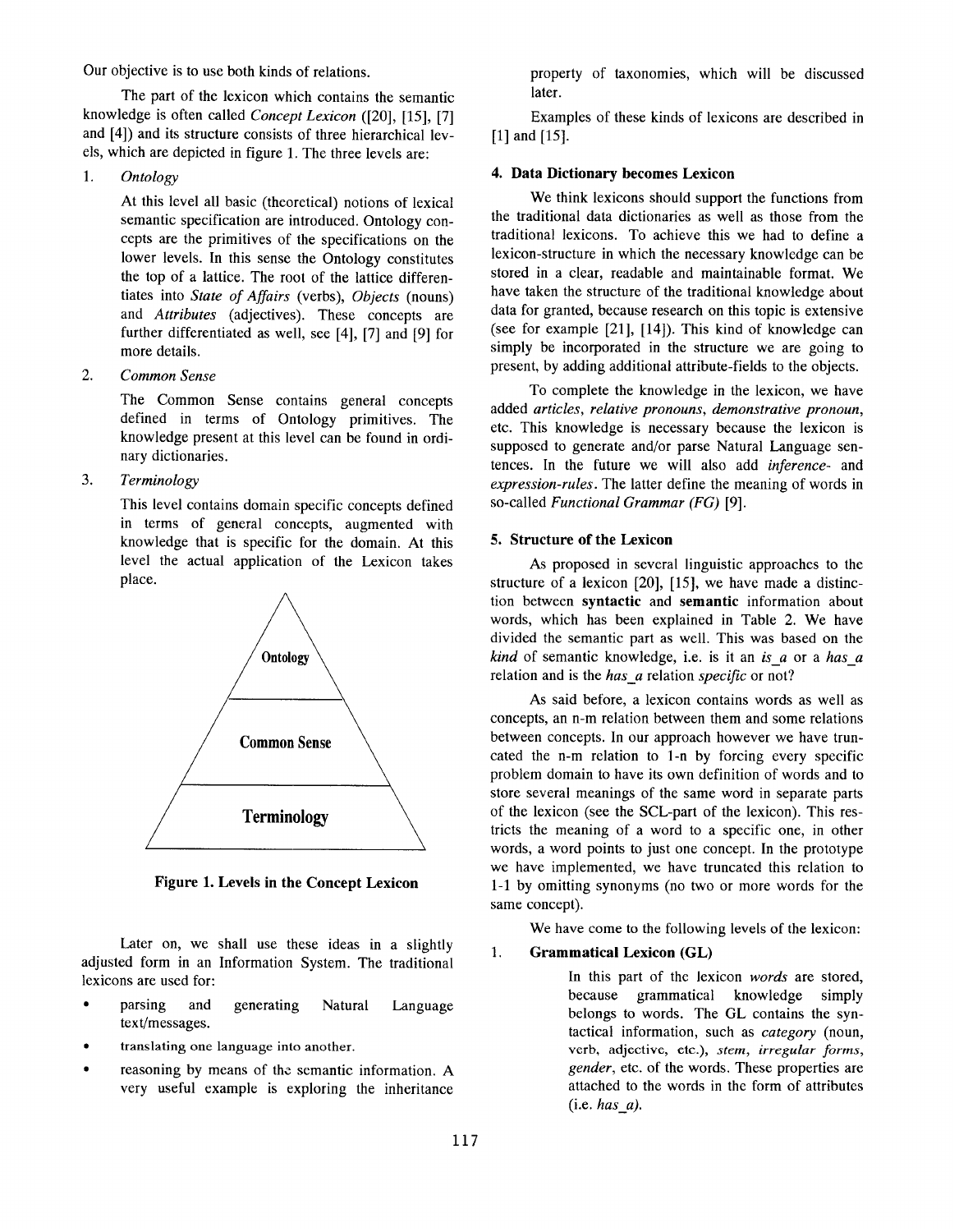

## 2. Concept Lexicon (CL)

As the name says, the CL contains information about concepts [15], because in this part the specific meaning of words is stored. This semantical meaning is divided in three parts, which are explained below.

### 2a. Taxonomy Concept Lexicon (TCL)

This contains the taxonomy relation

 $(isa)$  between concepts. For example: a person is a mammal, a mammal is an animal, an animal is a living object. This does not form a strict hierarchy. There are more dimensions at several levels of the (acyclic directed) graph. They are indicated as such, but do not occur explicitly in the lexicon of course. This problem is known as *cross-classification* [7] and can be implemented with multiple-inheritance (see, among others, [6]). For example: every object can be described according to four dimensions where every combination is possible (figure  $2.†$ ):

- 1. natural versus social (human-being versus police-officer)
- 2. individual versus collective (guilder versus money)
- 3. animate versus inanimate (company versus building)
- 4. abstract versus physical (time versus clock)

As figure 3. shows, this approach is very useful. The four 'base-classes' give the specific object its basic properties, whereas the combinations of the three new dimensions of unemployment benefit cover all the possible appearances of this term in a particular social law. These three new dimensions are derived from the social law-descriptions we used. State of Affairs are treated in a similar way, as figure 4. shows.



Figure 3. Part of taxonomy (inheritance-structure) for objects (nouns): unemployment benefit

### 2b. Common Concept Lexicon (CCL)

The CCL, which is indicated as Common Sense in figure 1., contains the knowledge everybody shares about concepts (commo has\_a). An example: a *person h.s. a(n)* age length, etc.

### 2c. Specific Concept Lexicon (SCL)

The SCL, the Terminology-part in figure 1. contains the knowledge specific for the problem domain from which the used concepls are collected (specific has\_a). For example:  $a$  person has a social security-number.

A consequence of this approach is that for each problem domain there should be a different SCL. whereas the other components (GL, TCL and CCL are universal.

 $\dagger$  The words *dimension* 1 etc. are just put there to explicitly show the different dimensions and therefor making the figure more readable. They are not incorporated in the lexicon.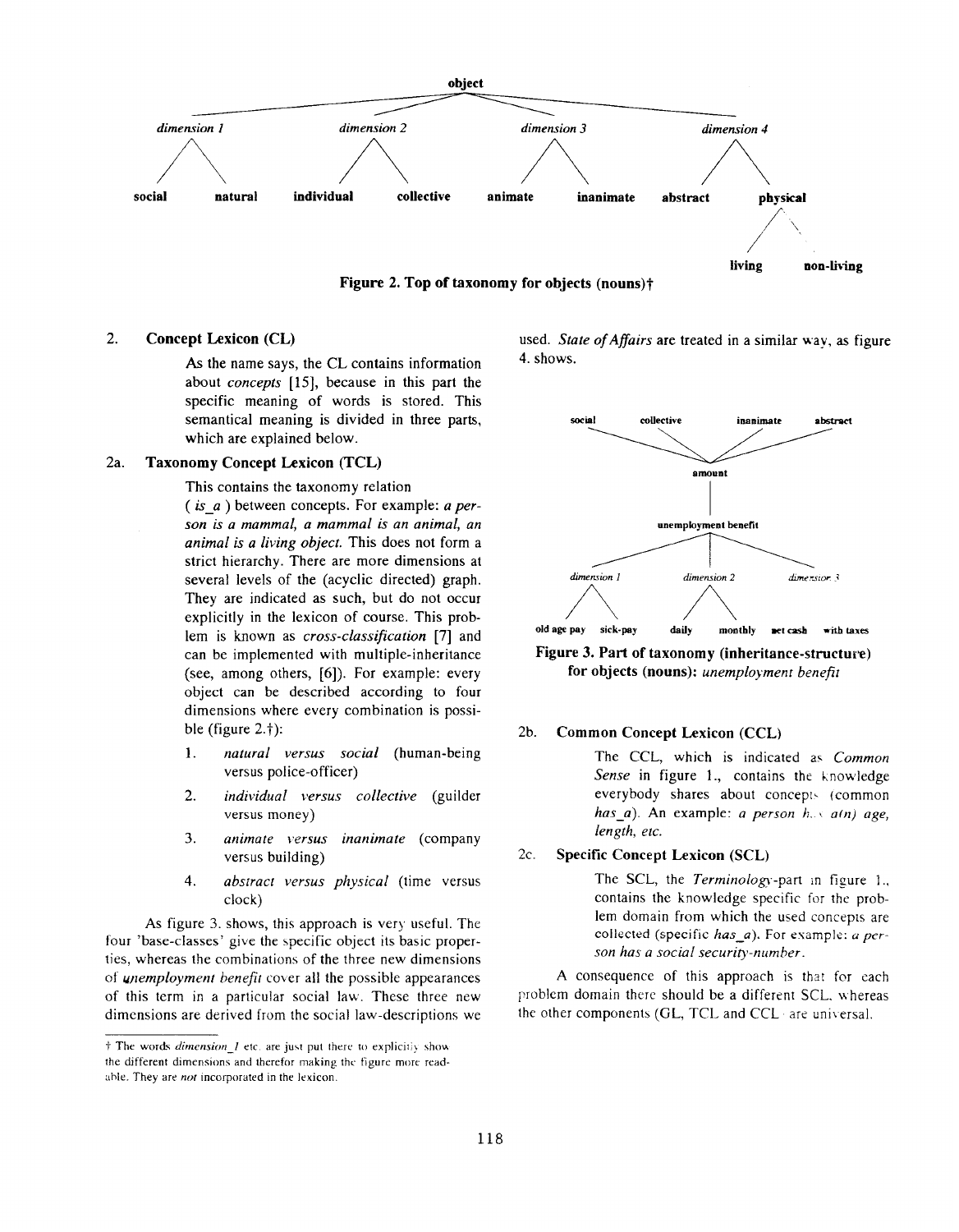

Figure 4. Top of taxonomy for State of Affairs (verbs)



Figure 5. Two specific persons in the field of social laws

We have come to this structure by a top-down as well as by a *bottom-up* approach. The first, the top-down, approach consists of two parts:

- 1. we analyzed a number of existing lexicon-structures, taxonomies, hierarchies, ontologies and linguistic theories (see for example [20], [7] and [19]).
- 2. after these analyses, we developed our own taxonomy, based on the existing ones. The taxonomy is also based on the attributes contained in the concept-classes (see figure 5. and 6.).

We have complemented the top-down approach with a bottom-up one, to make sure our taxonomy and attributes-identification were useful. The concepts with which we started the bottom-up part are those, that are used by GAK to describe the social laws. These concepts have their own attributes as well, i.e. a person has a social security-number. These are purely specific for the problem domain, and appear in the SCL.

In figure 5. and 6. other parts of the lexicon-structure are displayed. They show two is  $a$ -paths that are contained in the TCL-part of the lexicon. The attributes displayed in the boxes are syntactical (GL) or semantical (CCL or SCL). One of the possible uses of this lexicon (-structure) is the following: When a GAK-employee, who is working with GBIS, has to define a term which contains the verb pay, our prototype can decide if the employee entered enough objects (three objects required) and if the objects have the right (sub-) type. More examples can be found at the end of the next chapter.

As figure 5. shows, it is possible to *overrule* some inherited properties. The classes animal and person are natural, but when a persons role in society is examined, the social information about this person overrules the natural aspects. This makes only sense if the overruling and overruled class are each others counterparts.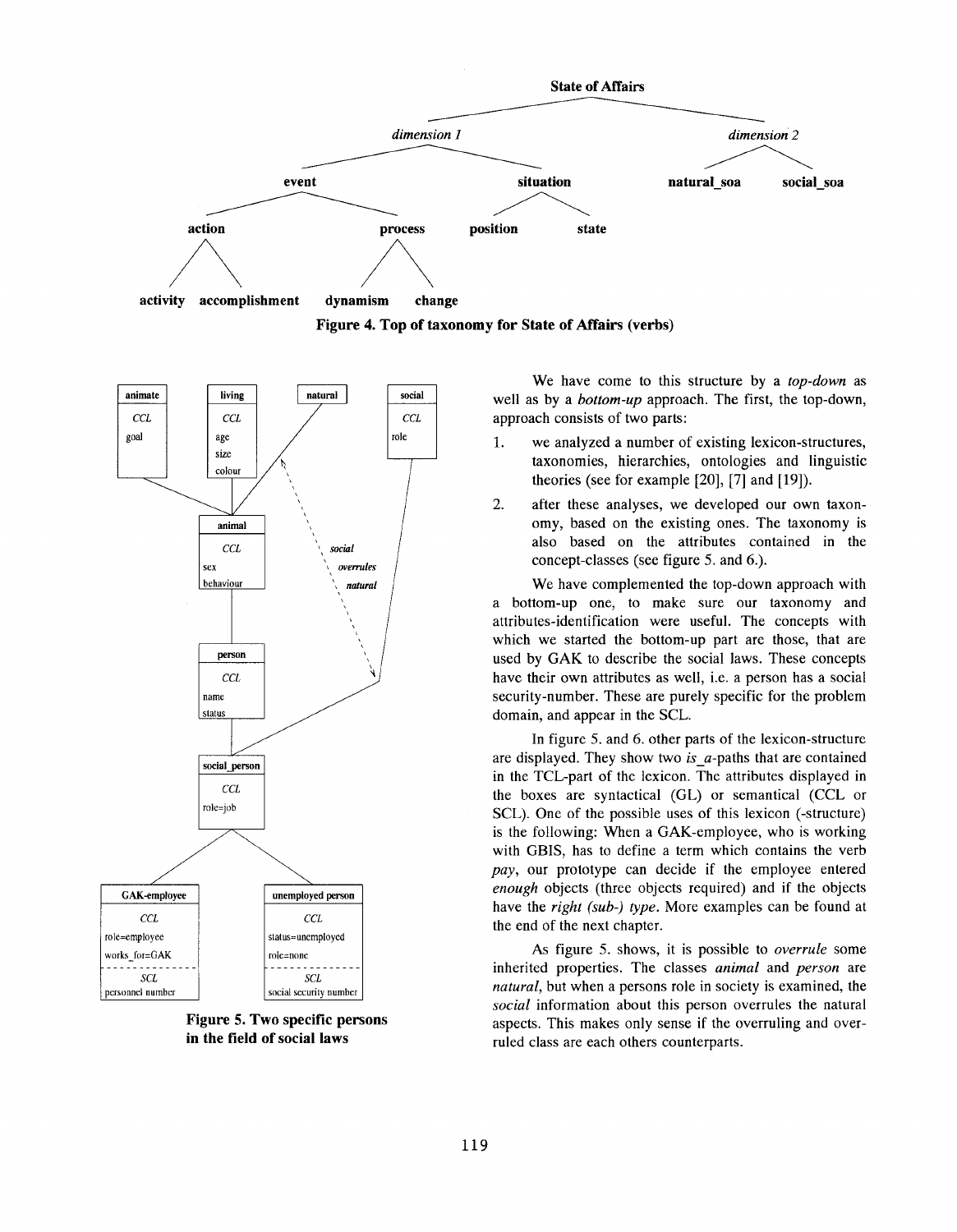

Figure 6. The role pay

A very important distinction has to be pointed out to understand the usability of the taxonomy we described. This distinction concerns subtype versus instance, both often described as is  $a$ . The taxonomy as shown in the figures is purely a subtype-taxonomy. This means that a certain class inherits all the attributes from its ancestors, but it is still a class and not instantiated. When we are talking about an instance of a class, this instance contains all the attributes from its class, including the inherited ones, and values are put into most attributes.

An example in which this distinction is crucial is a proper name, which is an instance of a specific class (for example: John is an instance of person), but not a subtype. Such an instance should not inherit the grammatical knowledge for nouns from the CL. because the concept 'John' is not a normal noun (there is no plural form) but a proper noun. John inherits directly from the latter class, which has its own properties. When we simply say "John is a person", this would mean that John inherits everything from *person*, including the knowledge from normal nouns. Therefore, we have to make the distinction between is  $\overline{a}$  (subtype) and is an instance of (instance). This difference is analogous to the difference between the contents of a database (DB) and its data-dictionary. A DD contains the types of the concepts, whereas a DB contains instances of these types. In this paper we are only referring to the subtype-taxonomy.

#### 6. Lexicon as part of an ICS

After having developed a structure for the lexicon, we shall now apply it.

The existing method (i.e. the framework for the formal definition) is adjusted in such a way that the verbal definition can be generated automatically. This generation can only take place when additional linguistic knowledge from the lexicon is used.

We had to adjust the framework because the existing aspects were not used consistently, and had therefore no strongly-defined linguistic meaning (such as noun, adjective, object, subject, etc.). This strongly-defined linguistic meaning is crucial for automatic NL generation.

In the new method, aspects have the meaning as shown in Table 3.

The rules we used to check if the aspects were right, were:

- 1. the aspects should be known to the lexicon, i.e. there exists an entry in the lexicon.
- 2. datum and objects should be nouns, i.e. their rootclass should be noun.
- 3. the roles should be verbs.
- 4. the properties of datum, of objects and of objectattributes should be adjectives.
- 5. the properties of the roles should be adverbs.

The knowledge that is needed for these rules is available in the lexicon. These kinds of checks we have called syntactic checks.

There are also *semantic checks*, and these concern the meaningful combination of verb and nouns, i.e. the subject and the object belonging to a certain verb should be of a specific class. For example:

the verb 'give' requires two persons as active elements (giver and recipient) and a passive object (which is given). The sentence "The bike gives a person to a book", although syntactically correct. is semantically incorrect!

These semantic checks are exactly the reason why the taxonomy is so important. Because of the fact that a GAK-employee and a woman are both persons and a book is a physical object, the sentence "The GAK-employee gives a book to a woman" is also semantically correct.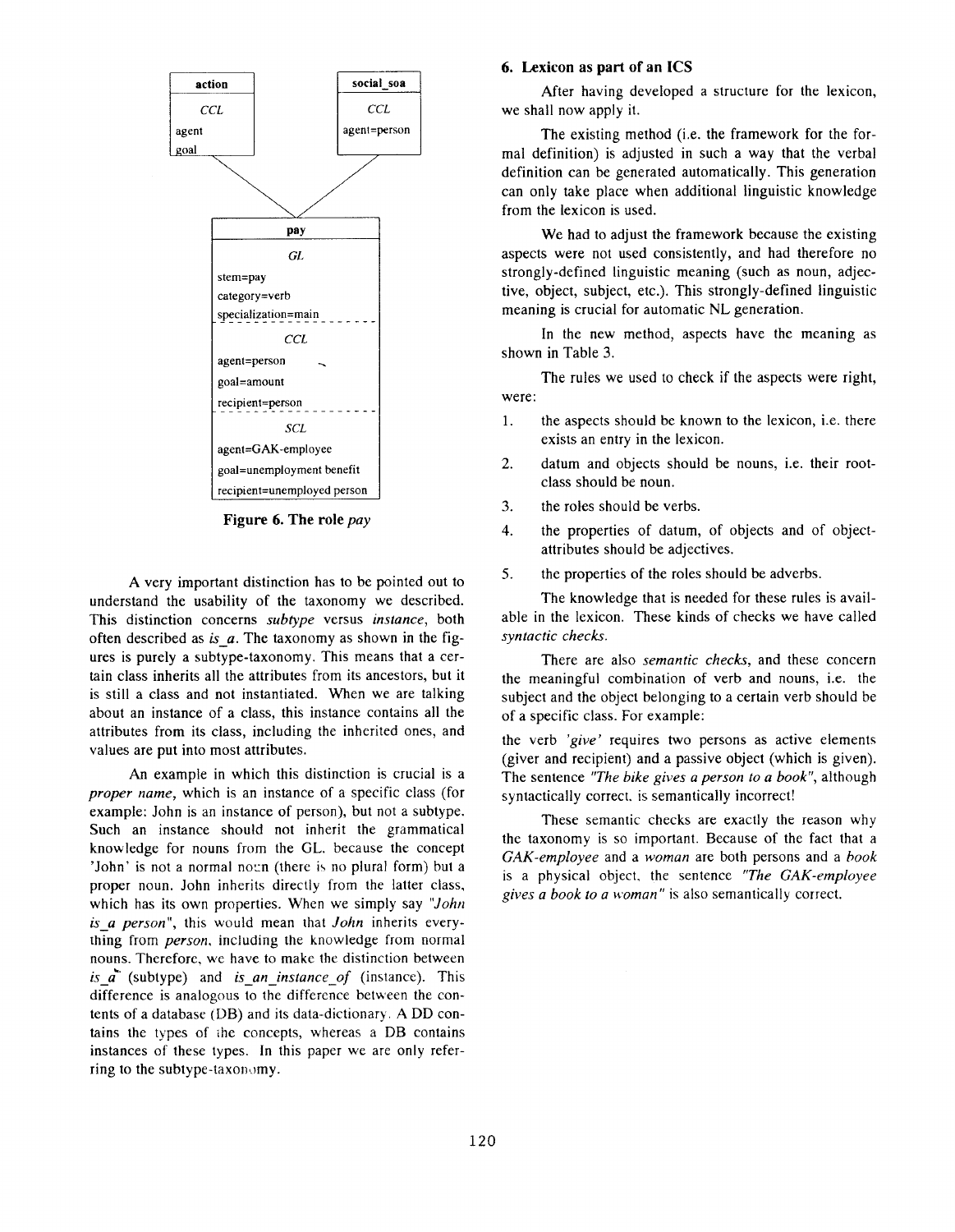| <b>Aspects</b>                   | <b>Meaning</b>                                          | <b>Linguistic category</b> |
|----------------------------------|---------------------------------------------------------|----------------------------|
| Datum                            | 1. definable item                                       | noun                       |
|                                  | 2. subject in main clause                               |                            |
| <b>Property Datum</b>            | 1. property of datum                                    | adjective                  |
| <b>First Object</b>              | 1. object of which the datum is the attribute           | noun                       |
|                                  | 2. object in main clause and subject in relative clause |                            |
| <b>Property Object</b>           | 1. property of object                                   | adjective                  |
| Attribute Object                 | 1. characteristic of an object                          | noun                       |
| <b>Property Attribute Object</b> | 1. property of attribute of object                      | adjective                  |
| Second/Third Object              | 1. object that has a relation with first object         | noun                       |
|                                  | 2. object or logical subject † in relative clause       |                            |
| <b>First/Second Role</b>         | 1. relation between first and second/third object       | verb                       |
| <b>Property Role</b>             | 1. property of role                                     | adverb                     |
| Actor                            | which object is logical subject of the relative clause  |                            |
|                                  | first: active relative clause                           |                            |
|                                  | second/third: passive relative clause                   |                            |

Table 3. (Linguistic) meaning of the aspects.

For the automatic generation of the sentence, we need additional information in the form of articles, forms of the verbs used, etc. The following knowledge is retrieved from the lexicon:

- 1. the gender of the nouns, which determines the right article, relative and demonstrative pronoun.
- 2. the articles, relative and demonstrative pronoun are also retrieved from the lexicon.
- 3. the forms of the verbs depend on the *actor* as defined in the formal definition. If the actor is the first object, then the relative clause is active, so the verb should be in the third person singular. If the actor is the first or second object, then the relative clause is passive, and the verb should be in the past perfect form.

#### 6.1. Implementation

We have opted for an Object Oriented (OO) approach (see for example [5] and [18]), because the 00 notions are very useful in representing words and their properties in computer-based systems. There is a natural correspondence between words and objects on the one hand and word-properties and attributes on the other hand. Besides this, we have used 00-inheritance to interrelate words.

The Natural Language generating part of the lexicon is implemented in Prolog. This SUN-windows based prototype has the following main functions:

- 1. Applying a user interface to the aspects-method to make entering the formal definition easy.
- 2. Verifying this formal definition for concepts:
	- ä, not known to the lexicon
	- of the wrong category (e.g. a verb has been entered where a noun is expected)
	- that cannot be related (e.g. a bike cannot give)
- 3. Generating the verbal definition belonging to the entered formal one. This requires:
	- placing the right determiners, relative and demonstrative pronouns
	- finding the right form of verb determined by the actor of the sentence
	- determining the right auxiliary verb according to the kind of main verb (situation or event)
	- filling the sentence according to the given rules for a verbal definition
- 4. Supplying the user with auxiliary functions like:
	- entering a concept in the lexicon when it is not present
	- viewing the lexicon concepts and attributes
	- showing information about the aspects-method and how it should be used

<sup>&</sup>lt;sup>†</sup> In linguistic theories a distinction is made between a logical and a syntactic subject. The form (third person singular, past perfect, etc.) of the verb depends on the syntactic subject, which is not necessarily the actor of the action (the logical subject). In the sentence " $u$ person is registered by the administration" the person is the syntactic and the administration the logical subject.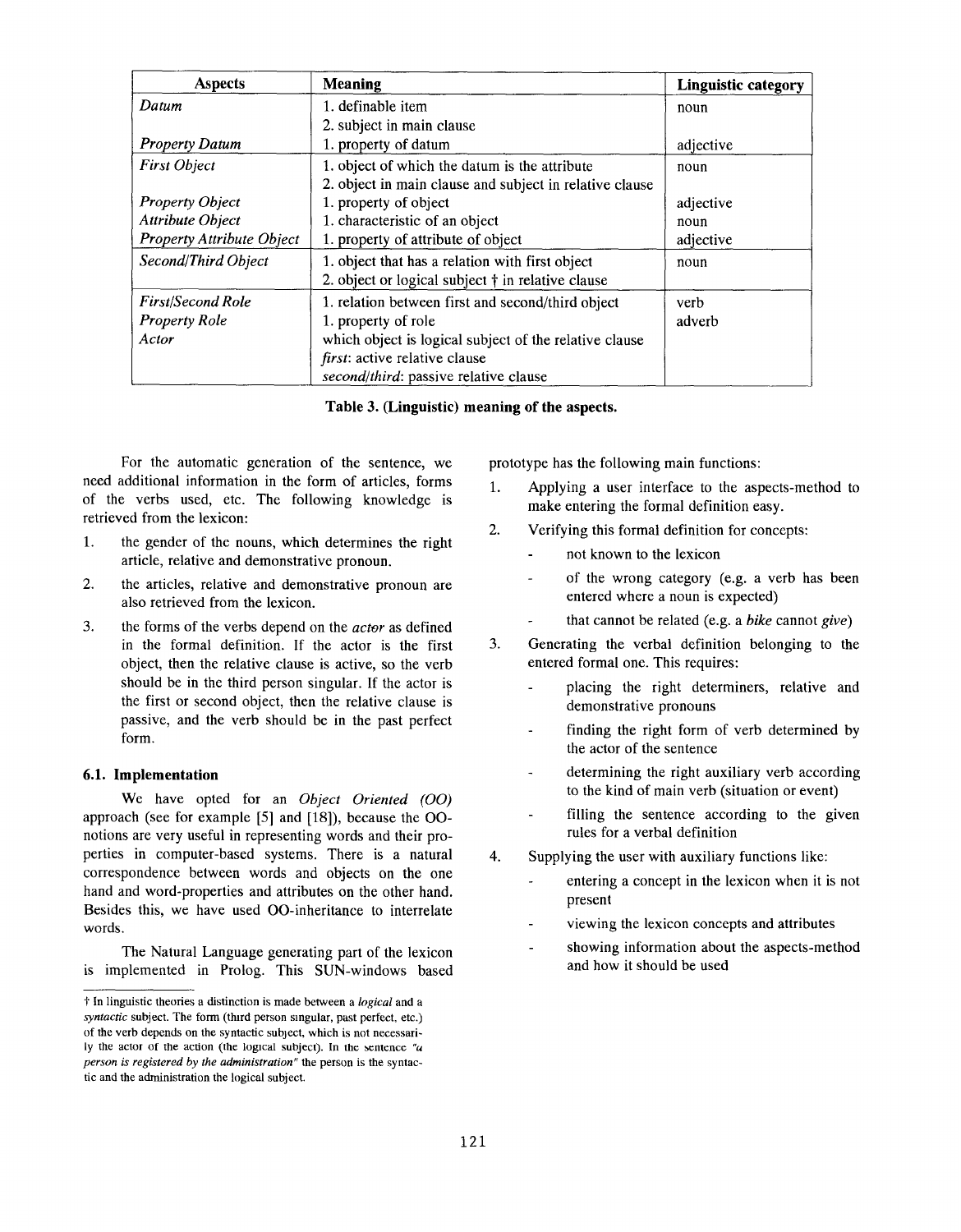| <b>Aspects</b>                                                                                               | <b>Example 1</b><br>(correct) | <b>Example 2</b><br>(correct) | Example 3<br>(incorrect) | <b>Example 4</b><br>(incorrect) |
|--------------------------------------------------------------------------------------------------------------|-------------------------------|-------------------------------|--------------------------|---------------------------------|
| Datum<br><b>Property Datum</b>                                                                               | number                        | name                          | name                     | name                            |
| <b>First Object</b><br><b>Property Object</b><br><b>Attribute Object</b><br><b>Property Attribute Object</b> | person                        | person<br>male<br>surname     | male                     | person<br>male<br>surname       |
| <b>Second Object</b><br><b>Property Object</b><br>Attribute Object<br><b>Property Attribute Object</b>       | GAK                           | administration                | administration           | R&D-department                  |
| Role<br><b>Property Role</b>                                                                                 | work at                       | register                      | register                 | marry                           |
| Actor                                                                                                        | first                         | second                        | second                   | second                          |

Table 4. Examples of correct and incorrect formal definitions

#### 6.2. Examples

To demonstrate the above mentioned function we shall present some examples (Table 4,). These examples also show how incorrect formal definitions are treated.

#### Verbal definition of Example 1

This formal definition is correct, and the relative clause is in an active format because the first object is the actor of the verb.

Number that represents a person, who works at GAK.

### Verbal definition of Example 2

This formal definition is also correct, but the relative clause is in a passive format because the second object 1< the actor of the verb.

Name that represents the surname of a male person, who is registered by the administration.

### Verbal definition of Example 3

There is no correct verbal definition. because the first object is not a noun. but an adjective. This formal definition contains a syntactic error.

# Verbal definition of Example 4

There is no correct verbal definition in this case either, because a male person cannot be married to the R&Ddepartrnent. Although this word IS legal in the examined problem domain, its class is not a sub-class of person. v hich is the only class of objects that can occur in the relation marry, so this word cannot be used in this specific role. The inheritance-structure as defined in the TCL-part of the lexicon is used here to extract the ancestor-classes, of the current aspects, for which constraints exist in the lexicon. These constraints consist mainly of the restrictions on the semantic functions of verbs (i.e. a book cannot give). This formal definition contains a semantic error.

### 7. Extension of the Lexicon to be used for a re-usable software library

Currently, we (i.e. a number of students) are working with GAK on the problem of how to extend the Lexicon described in this paper to a knowledge base which acts as a library containing software components.

The idea is a simple one: the old GAK data dictionary, GBIS, contains the technical description of all the terms used in the information systems. As we argue in this paper, such a data dictionary should be looked at from a linguistic point of view, as a Lexicon where the words are connected to each other to reflect their meaning. This fits very well with the use of a common method, the faceted classification scheme (see [16]), which is used to store and find software components.

A Iibrar) of software components consists first of ail of a collection of these components, but, in the second place it has an access mechanism, through which one can search for appropriate components. That mechanism is based on descriptions. in the form of key-words, aspects, etc. In other words: words. Words which have to occur in the Lexicon anyway, because they have a technical meaning. In the case of GAK, we would have aspects like: to register, to administer, to pay, a person, a payment, month, WAO, etc. With these aspects we would like to search the knowledge base for a software component which takes care of the monthly payment to a person who is registered